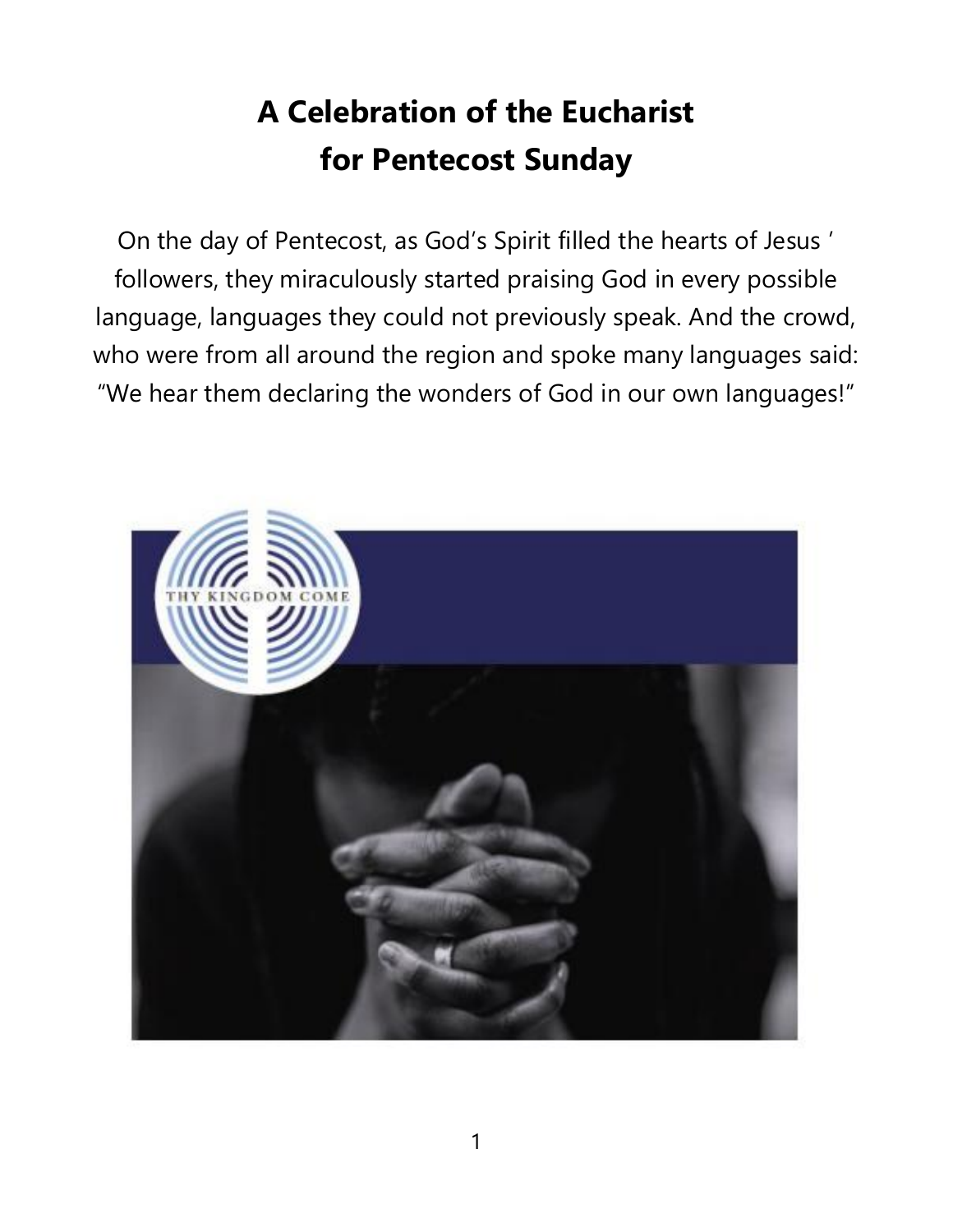# **All are invited to join in all the words in bold/italics.**

# **Processional Hymn**

Breathe on Me, Breath of God Hymn 508

### **The Greeting and Welcome**

In the name of the Father, the Son and the Holy Spirit

**All** *Amen***.** 

Alleluia. Christ is risen.

**All** *He is risen indeed. Alleluia.*

*Words of informal welcome maybe added here* 

# **The Pentecost Reading**

A reading from the Acts of the Apostles (chapter 2, verses 1-21) *This reading maybe read by multiple voices, especially if the congregation includes those who speak different languages.*

"When the Feast of Pentecost came, they were all together in one place. Without warning there was a sound like a strong wind, gale force—no one could tell where it came from. It filled the whole building. Then, like a wildfire, the Holy Spirit spread through their ranks, and they started speaking in a number of different languages as the Spirit prompted them. There were many Jews staying in Jerusalem just then, devout pilgrims from all over the world.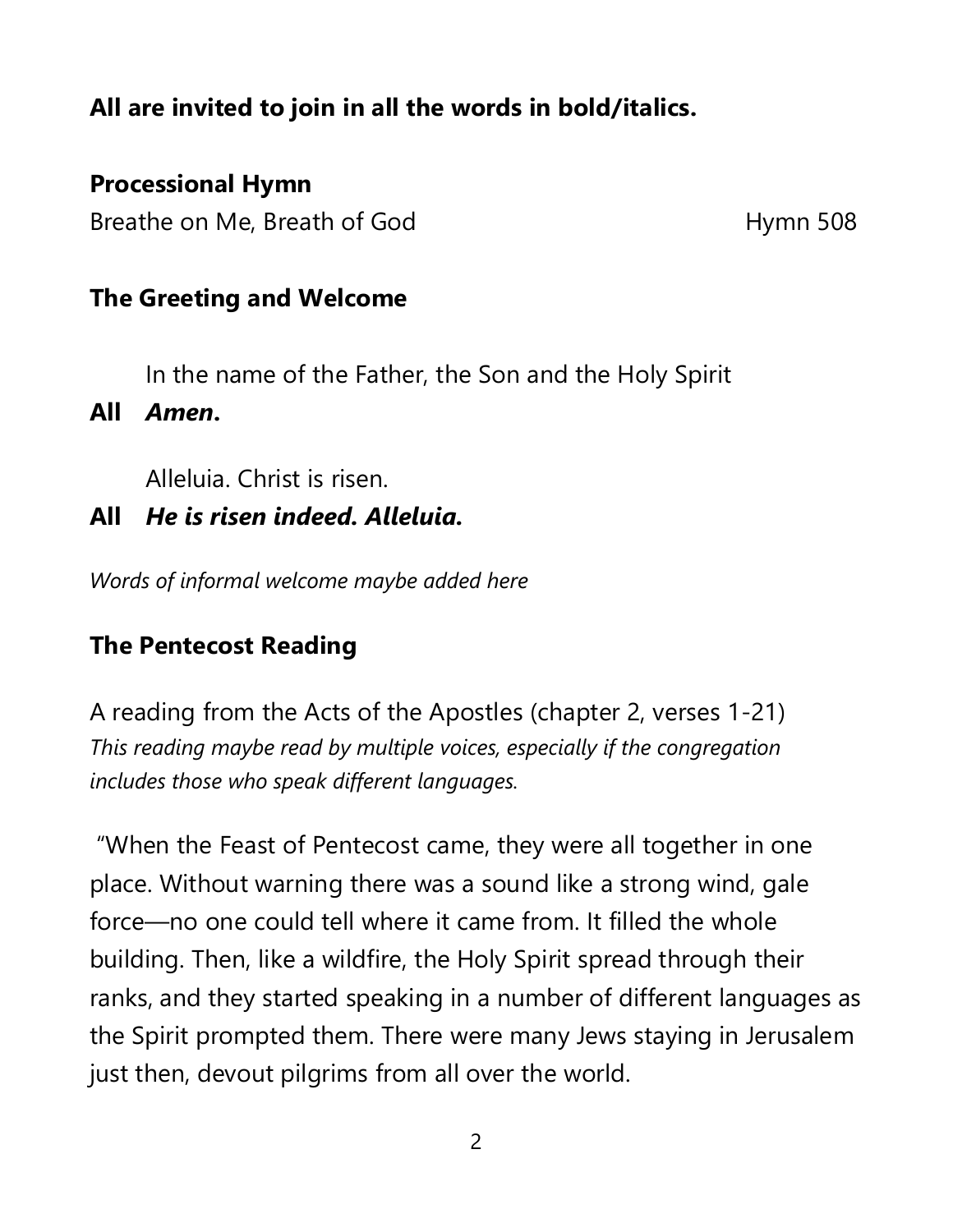When they heard the sound, they came on the run. Then when they heard, one after another, their own mother tongues being spoken, they were thunderstruck. They couldn't for the life of them figure out what was going on, and kept saying, "Aren't these all Galileans? How come we're hearing them talk in our various mother tongues? Parthians, Medes, and Elamites; Visitors from Mesopotamia, Judea, and Cappadocia, Pontus and Asia, Phrygia and Pamphylia, Egypt and the parts of Libya belonging to Cyrene; Immigrants from Rome, both Jews and proselytes; Even Cretans and Arabs!

"They're speaking our languages, describing God's mighty works!"

Their heads were spinning; they couldn't make head or tail of any of it. They talked back and forth, confused: "What's going on here?" Others joked, "They're drunk on cheap wine."

That's when Peter stood up and, backed by the other eleven, spoke out with bold urgency: "Fellow Jews, all of you who are visiting Jerusalem, listen carefully and get this story straight. These people aren't drunk as some of you suspect.

They haven't had time to get drunk—it's only nine o'clock in the morning. This is what the prophet Joel announced would happen: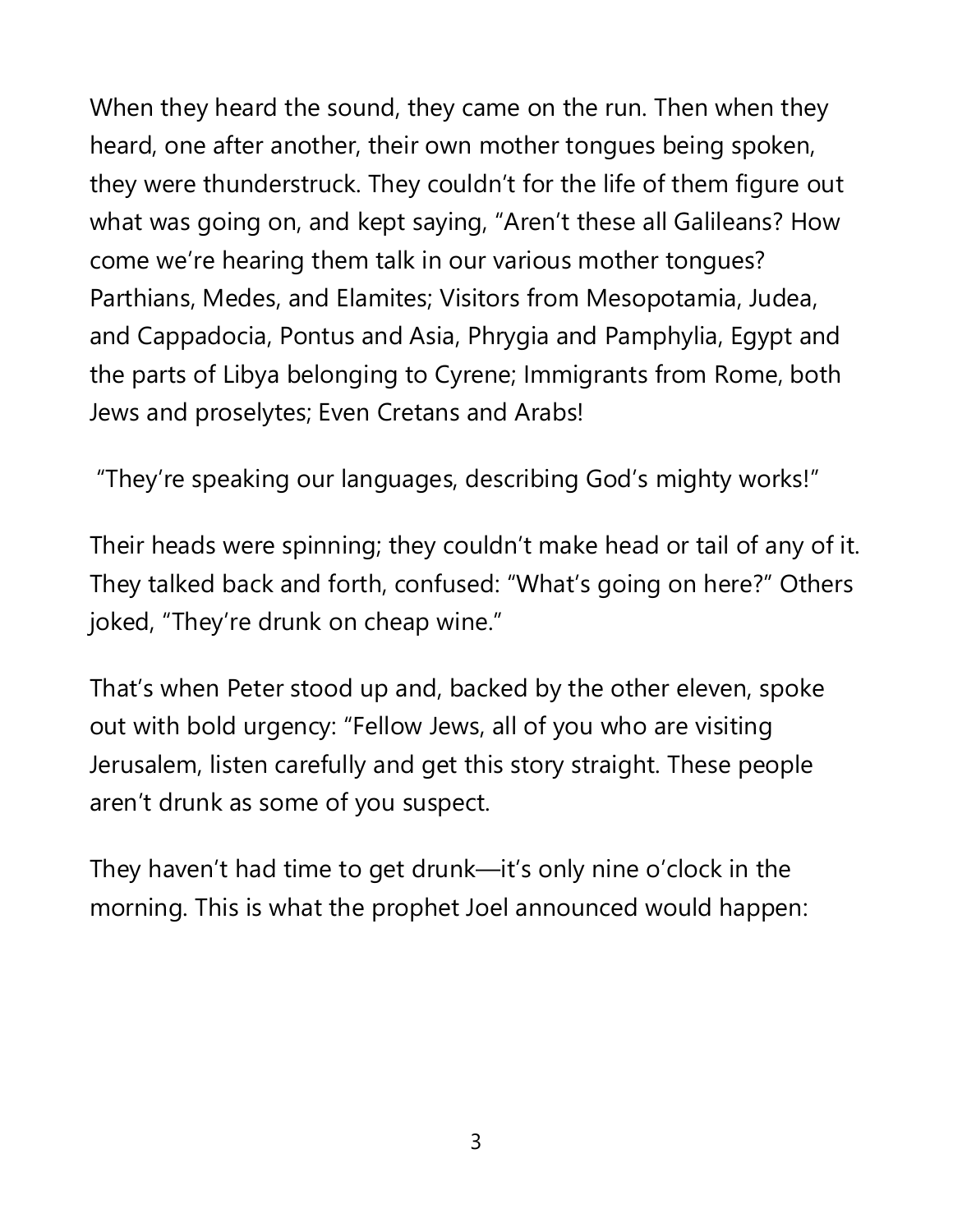"In the Last Days," God says, "I will pour out my Spirit on every kind of people: Your sons will prophesy, also your daughters; Your young men will see visions, your old men dream dreams. When the time comes, I'll pour out my Spirit On those who serve me, men and women both, and they'll prophesy. I'll set wonders in the sky above and signs on the earth below, Blood and fire and billowing smoke, the sun turning black and the moon blood-red, Before the Day of the Lord arrives, the Day tremendous and marvellous; And whoever calls out for help to me, God, will be saved."

The Lord is here.

### **All** *His Spirit is with us.*

### **Kyrie Eleison**

Lord, have mercy.

**All** *Christ, have mercy.* Lord, have mercy,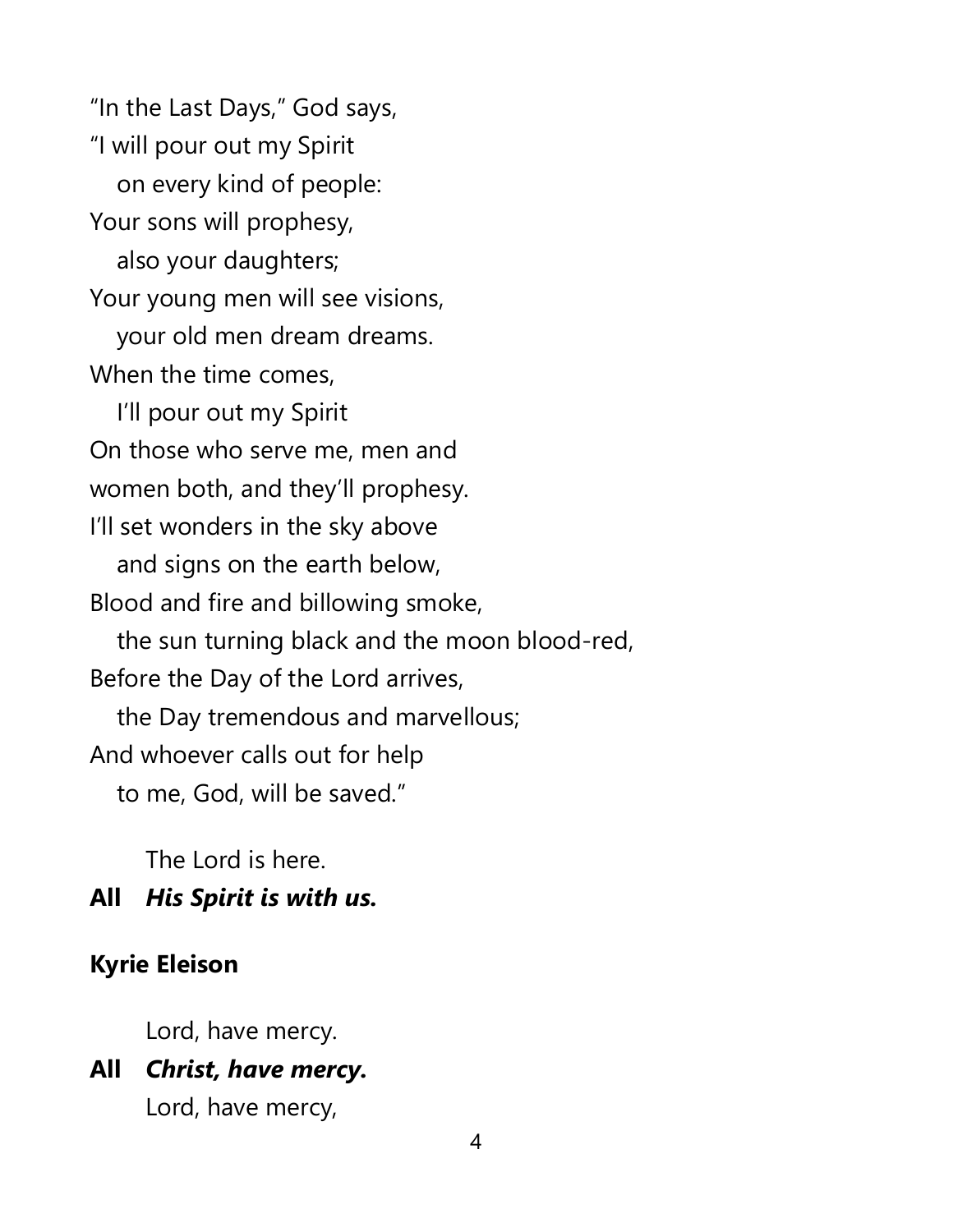### **Introduction**

*The presiding minister introduces the service* 

Jesus Christ, whom we worship, is our crucified, risen and ascended Lord and we have walked with Him through His journey of love. We have faced the agony of His suffering and death on a cross. We have rejoiced at His bursting free from the bonds of death. We have enjoyed His risen presence with us and His revelation of Himself through the breaking of bread. We have seen His return to the throne before which every knee shall bow and every tongue confess that this Jesus is Lord. And now, with the followers of His own time, we await the coming of the promised Holy Spirit, His gift to his people, through whom we make Christ known to the world.

As we wait in silence,

**All** *fill us with Your Spirit.*

As we listen to Your word,

**All** *fill us with Your Spirit.*

As we worship You in majesty,

**All** *fill us with Your Spirit.* 

As we long for Your refreshing,

**All** *fill us with Your Spirit.*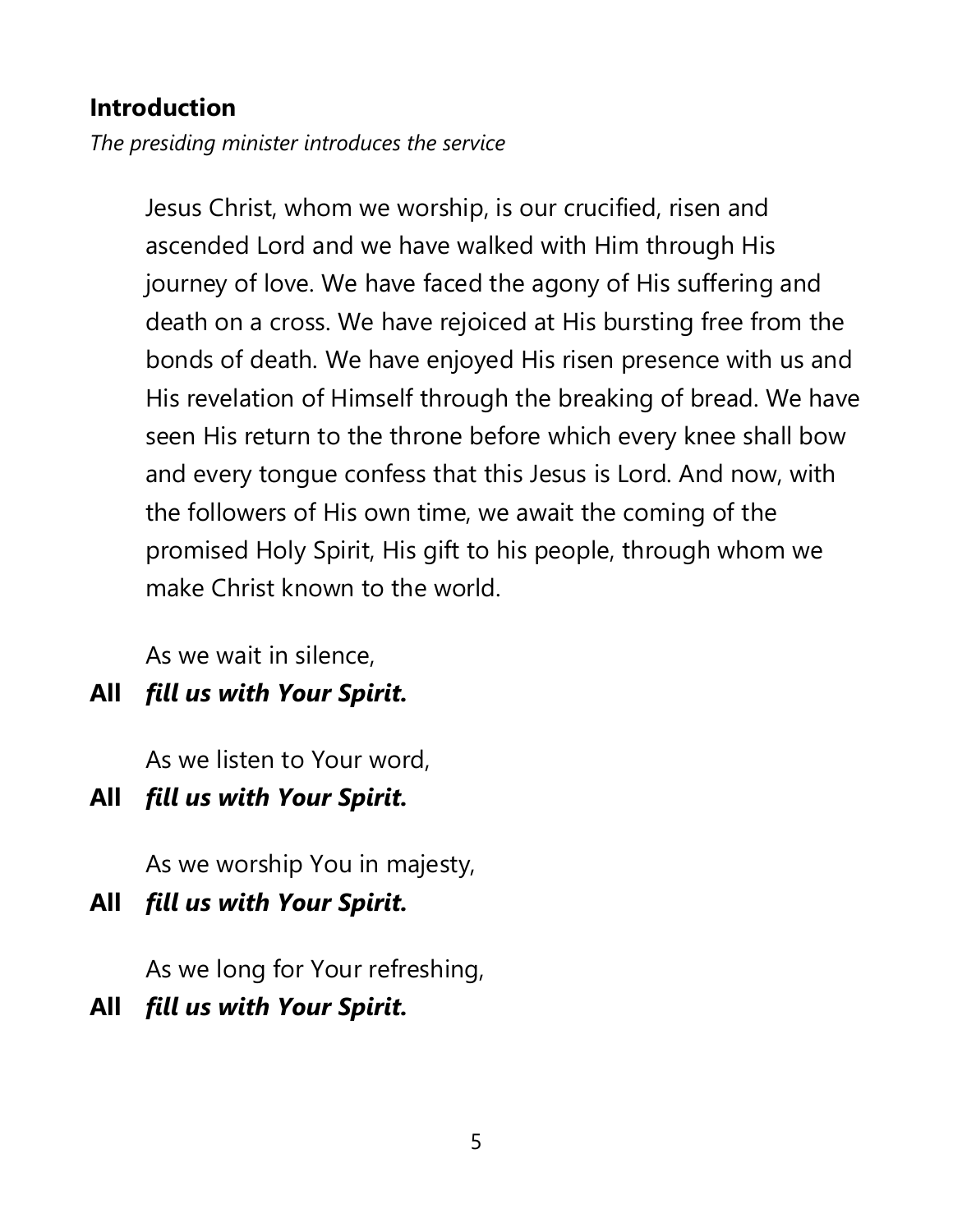As we long for Your renewing,

**All** *fill us with Your Spirit.*

As we long for Your equipping,

**All** *fill us with Your Spirit.*

As we long for Your empowering,

**All** *fill us with Your Spirit.*

*Silence is kept.* 

# **Prayer of Penitence**

*A time to say sorry to God* 

Jesus says, 'Repent, for the kingdom of heaven is close at hand.'

### *A short time of silence*

**All** *Lord have mercy upon us, forgive us where we have gone wrong and sinned and help us to walk from now on in your way. Amen.*

May the God of love and power bring you back to himself, forgive you and free you from your sins, and restore you to newness of life by his Spirit.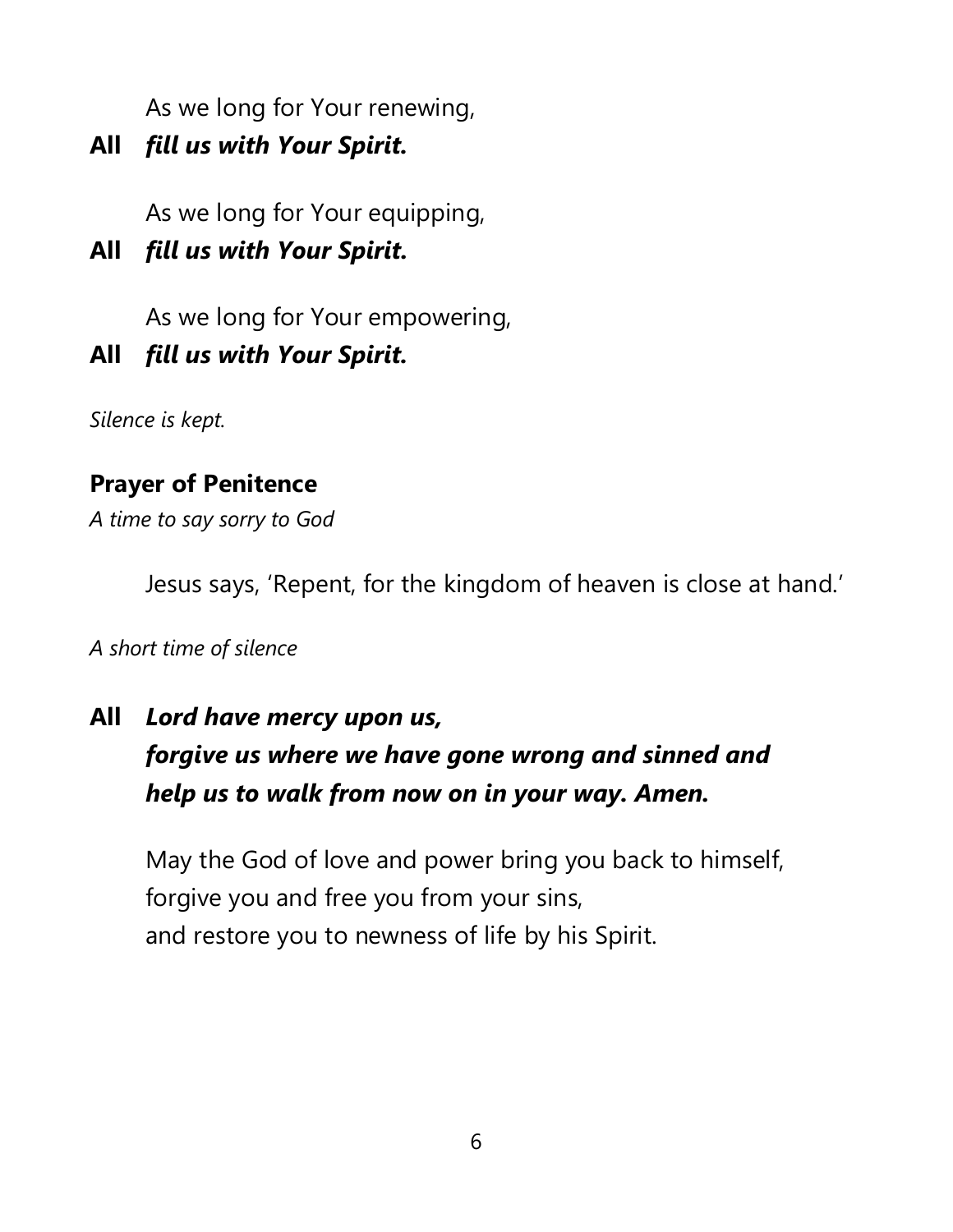# **The Prayer for Thy Kingdom Come**

Almighty God, your ascended Son has sent us into the world to preach the good news of your kingdom: inspire us with your Spirit and fill our hearts with the fire of your love, that all who hear you Word may be drawn to you, through Jesus Christ our Lord.

### **All** *Amen***.**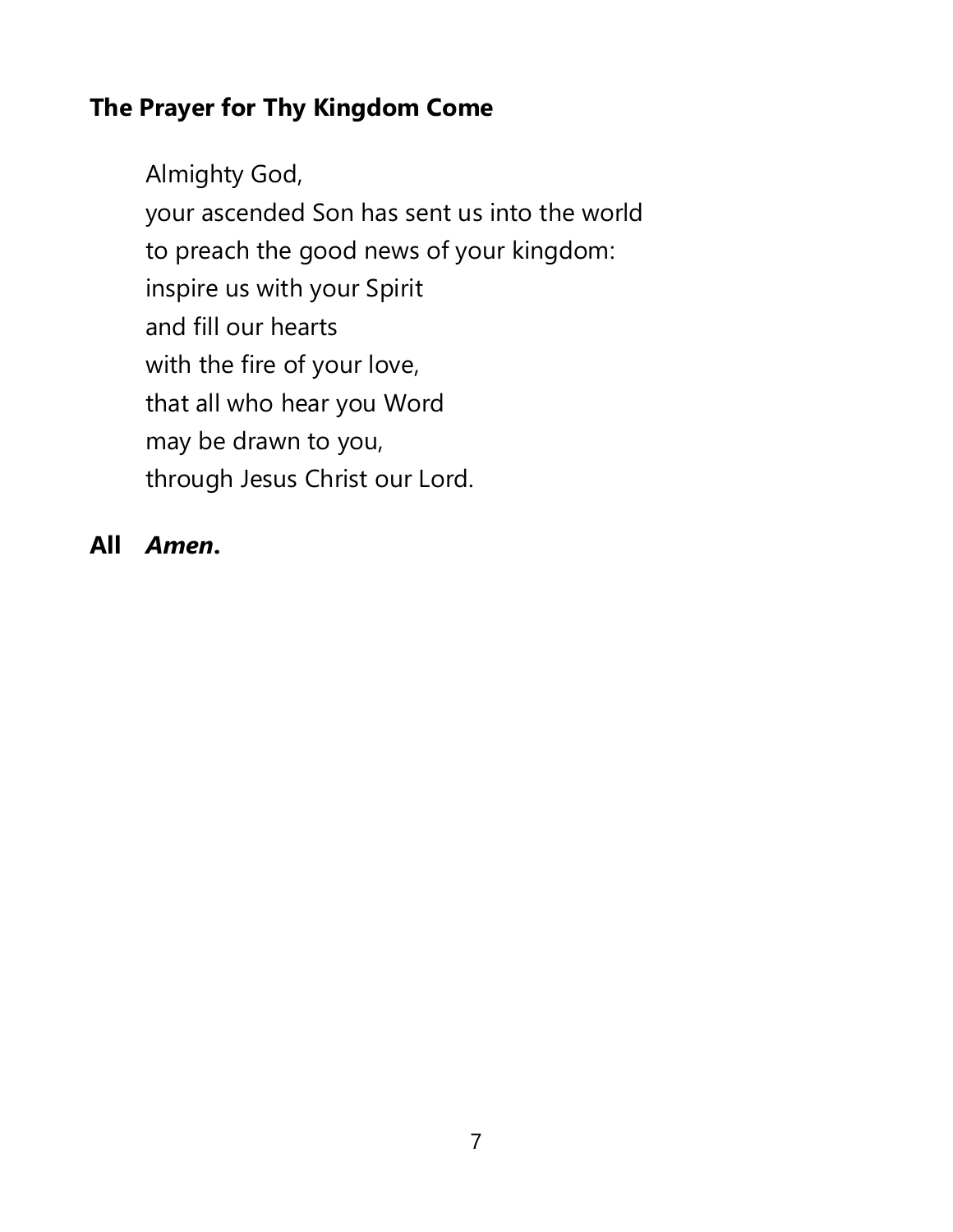# **The Gospel Reading The Gospel Reading The Gospel Reading The Gospel Reading The Gospel Reading The Contract International American American American American American American American American American American American**

# The Holy Gospel of our Lord Jesus Christ according to John. *People Glory to you, Lord Christ.*

When it was evening on that day, the first day of the week, and the doors of the house where the disciples had met were locked for fear of the Jews, Jesus came and stood among them and said, "Peace be with you." After he said this, he showed them his hands and his side. Then the disciples rejoiced when they saw the Lord. Jesus said to them again, "Peace be with you. As the Father has sent me, so I send you." When he had said this, he breathed on them and said to them, "Receive the Holy Spirit. If you forgive the sins of any, they are forgiven them; if you retain the sins of any, they are retained."

# The Gospel of the Lord. *People Praise to you, Lord Christ.*

**The Homily**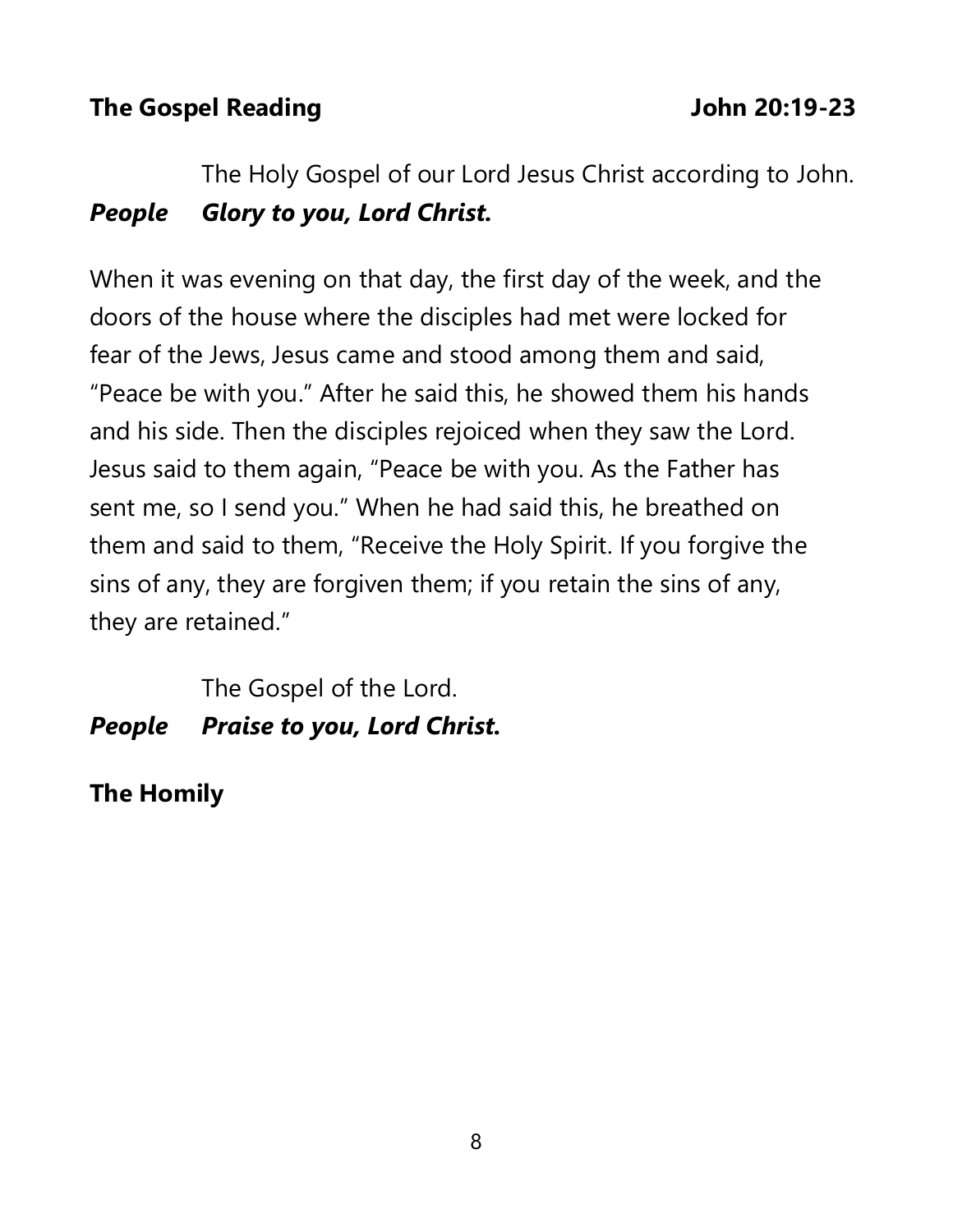# **The Creed**

*The minister addresses everyone*

Let us affirm together with those who are being baptized the faith of the Church.

Do you believe and trust in God the Father source of all being and life, the One for whom we exist?

# **All** *I believe and trust in Him.*

Do you believe and trust in God the Son who took our human nature, died for us and rose again?

# **All** *I believe and trust in Him.*

Do you believe and trust in God the Holy Spirit who gives life to the people of God and makes Christ known in the world?

**All** *I believe and trust in Him.*

This is the faith of the Church.

**All** *This is our faith. We believe and trust in one God, Father, Son and Holy Spirit. Amen*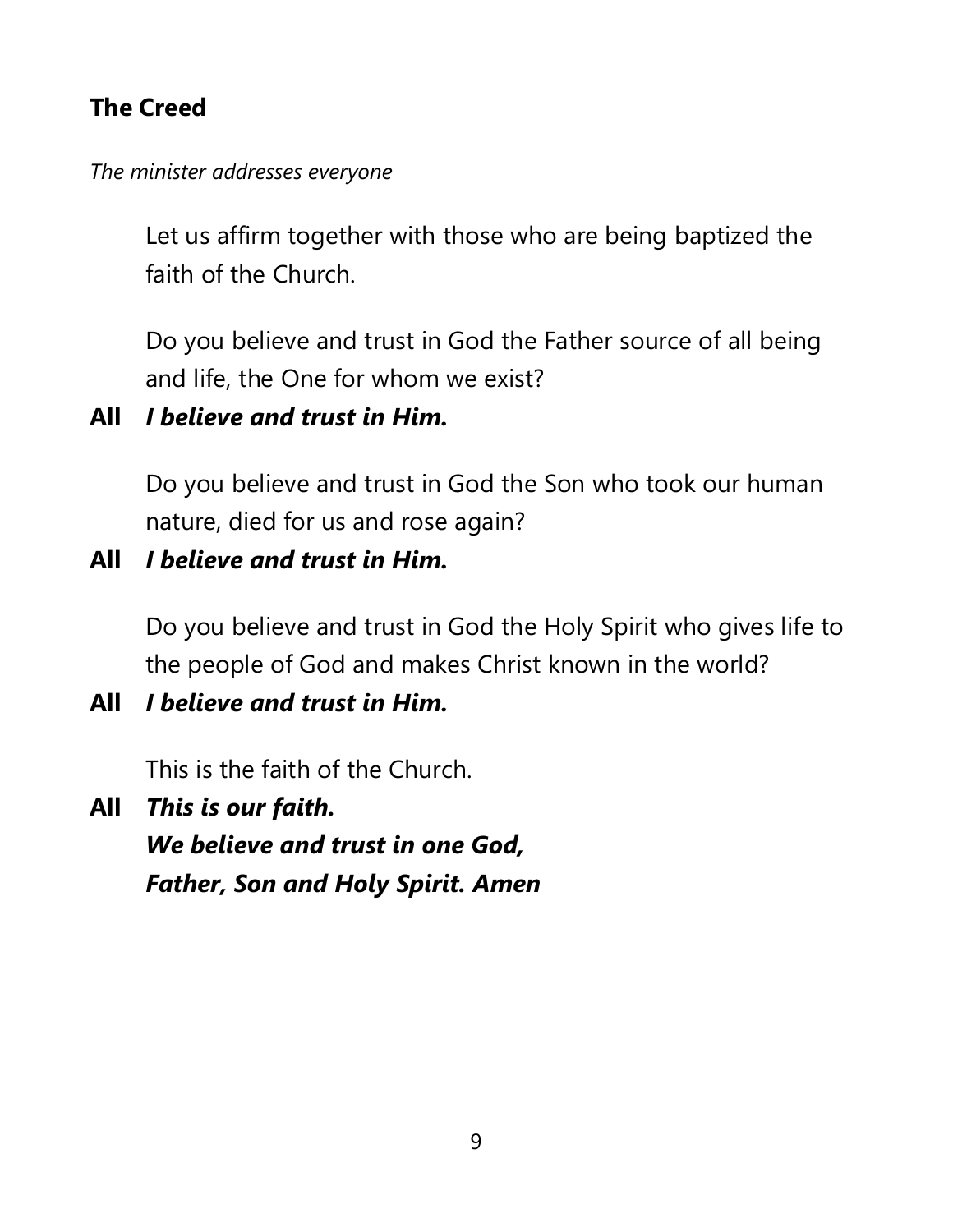### **Intercessions**

*The intercessions include space for people to pray silently for their five people to come to know God's love.* 

*The following response maybe used at times:*  Lord, bless Your world

**All** *And fill us with Your Spirit*

Merciful Father,

**All** *accept these prayers for the sake of Your Son, our Savior, Jesus Christ. Amen*

# **The Peace**

God has made us one in Christ.

He has set His seal upon us and, as a pledge of what is to come, has given the Spirit to dwell in our hearts. Alleluia. (2 Corinthians 1.22)

The peace of the Lord be always with you

- **All** *and also with you.*
- **All** *Come Holy Spirit, to all baptized in Your Name, that we may turn to good whatever lies ahead. Give us passion, give us fire; make us transform the world from what it is, to what You have created it to be. Amen.*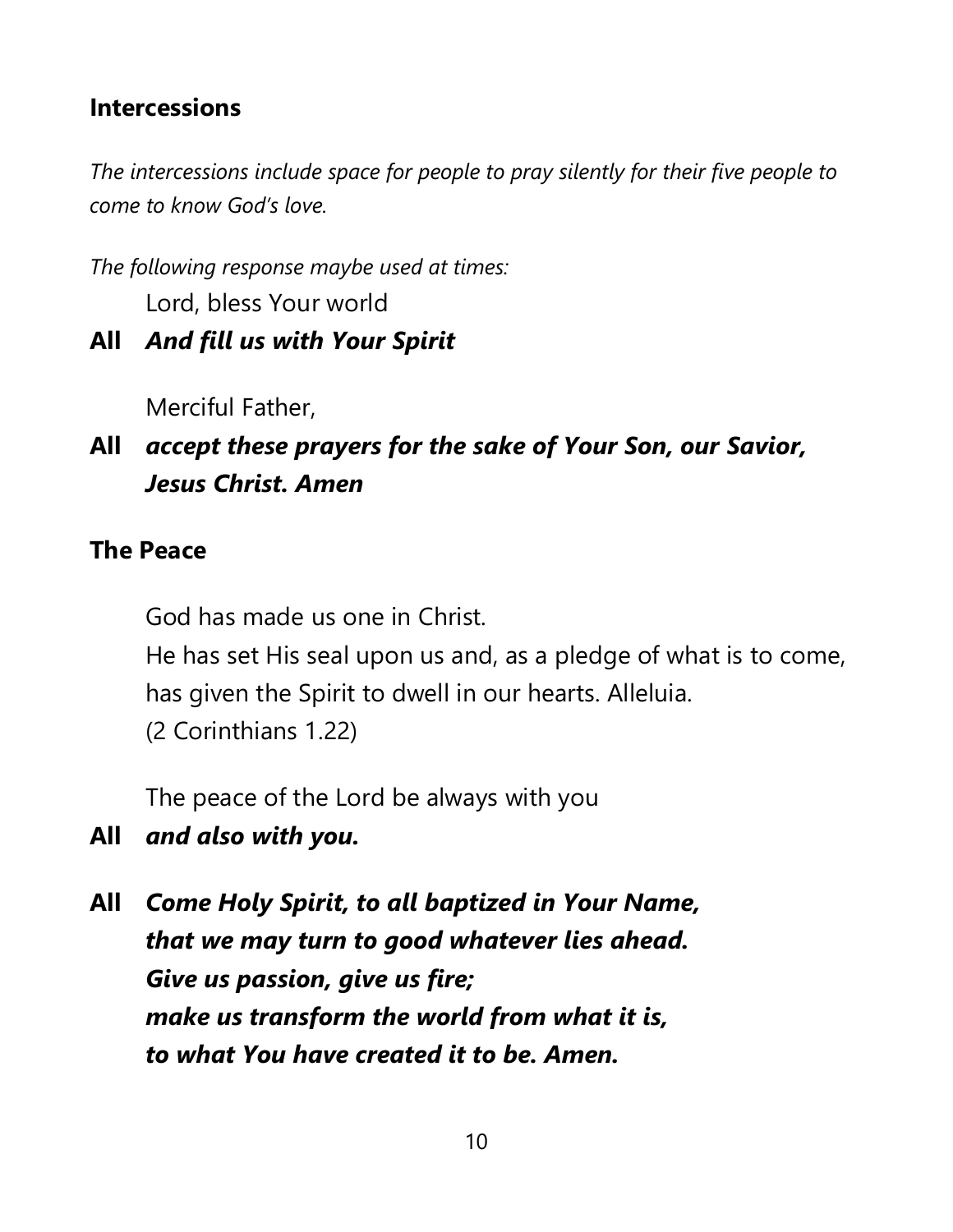# **Commission**

For fifty days we have celebrated the victory of our Lord Jesus Christ over the powers of sin and death. We have proclaimed God's mighty acts and we have prayed that the power that was at work when God raised Jesus from the dead might be at work in us. As part of God's Church here in Market Harborough, I call upon you to live out what you proclaim. Empowered by the Holy Spirit, will you dare to walk into God's future, trusting Him to be your guide?

**All** *By the Spirit's power, we will.*

Will you dare to embrace each other and grow together in love?

**All** *We will.*

Will you dare to share your riches in common and minister to each other in need?

**All** *We will.*

Will you dare to pray for each other until your hearts beat with the longings of God?

**All** *We will.*

Will you dare to carry the light of Christ into the world's dark places?

**All** *We will.*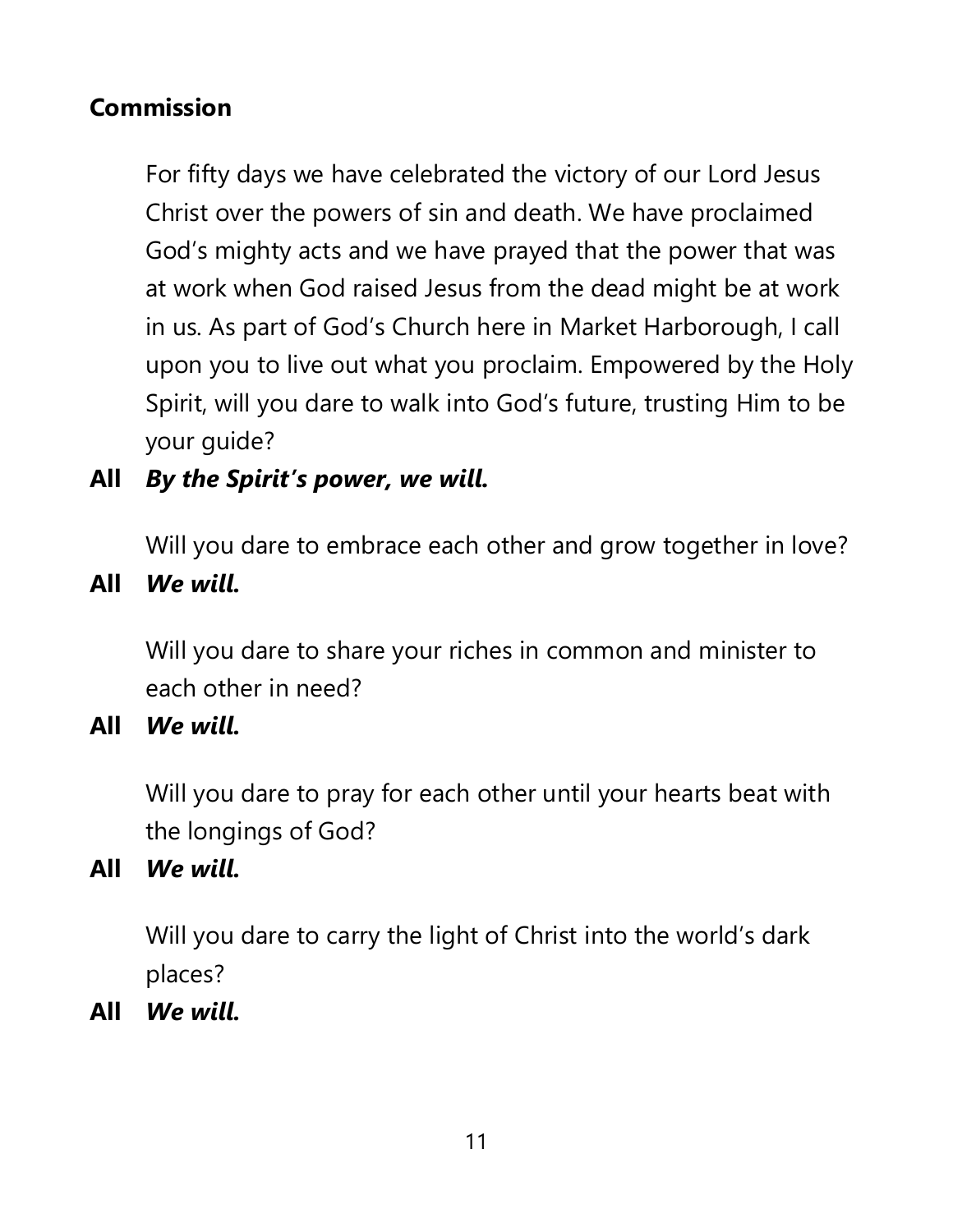# **Blessing**

May the Spirit, who hovered over the waters when the world was created, breathe into you the life He gives.

#### **All** *Amen.*

May the Spirit, who overshadowed the Virgin when the eternal Son came among us, make you joyful in the service of the Lord.

#### **All** *Amen.*

May the Spirit, who set the Church on fire upon the Day of Pentecost, bring the world alive with the love of the risen Christ.

**All** *Amen.*

And the blessing of God almighty, the Father, the Son, and the Holy Spirit, be among you and remain with you always.

**All** *Amen.*

Filled with the Spirit's power, go in the light and peace of Christ. Alleluia, alleluia.

### **All** *Thanks be to God. Alleluia, alleluia.*

### **Recessional Hymn**

O Spirit of the Living God Hymn 531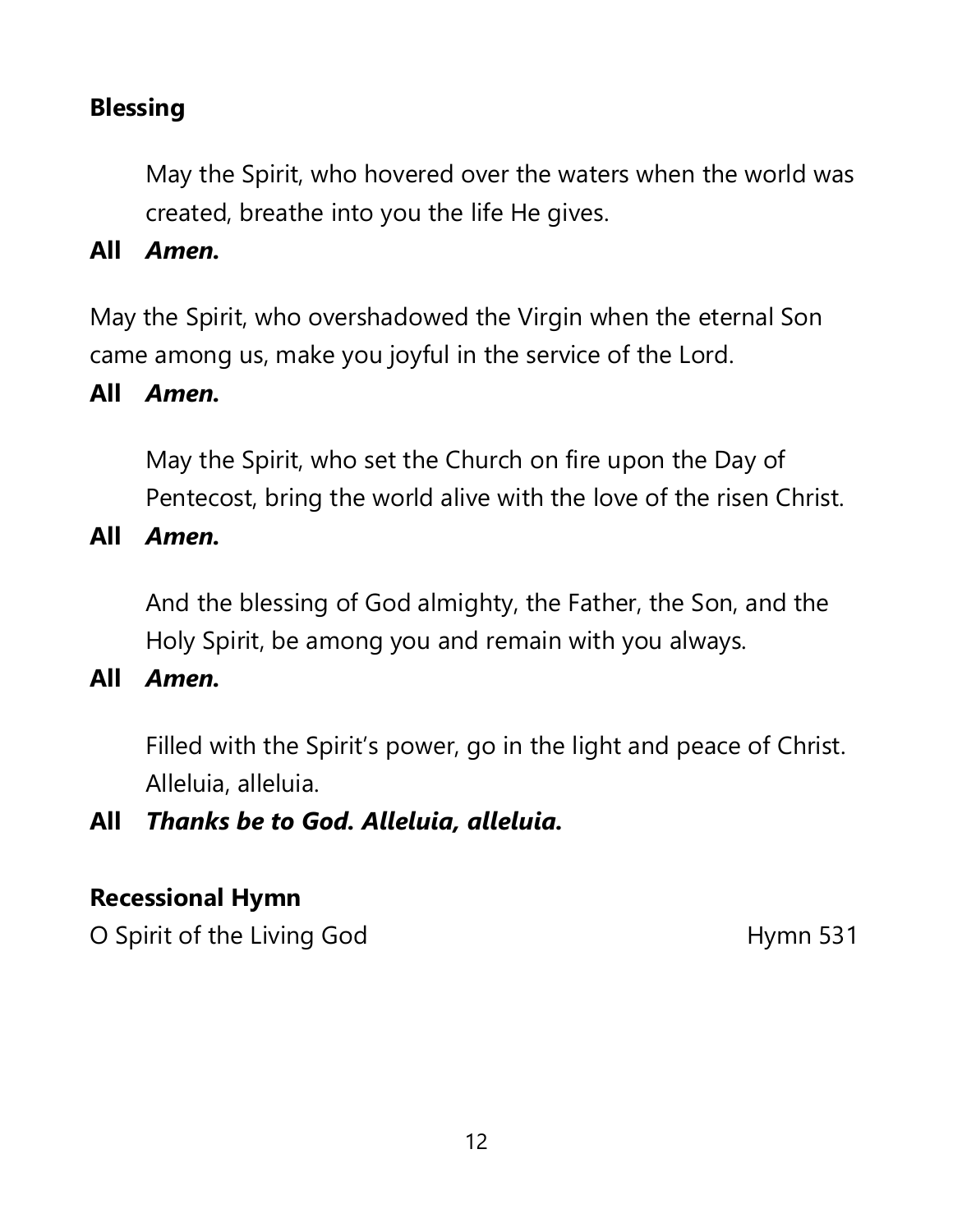# **A little more about Thy Kingdom Come…**

Thy Kingdom Come is an annual invitation to prayer called by the Archbishops of Canterbury and York. Lasting for eleven days and culminating today, Pentecost Sunday, the focus is specific prayer in churches, households and as individuals for friends, families, communities and countries to come to know the saving love of God in Jesus Christ, and for ourselves that, empowered by God's Spirit, we would grow in confidence to show and tell of God's love.

There is a wide range of resources, including daily videos, to support churches on the dedicated Thy Kingdom Come app (available on iOS and Android) or at<https://www.thykingdomcome.global/>

-----------------------------------------------------------------------------

During the 11 days of Thy Kingdom Come, it is hoped that everyone who takes part will:

- $\triangleright$  Deepen their relationship with Jesus Christ
- $\triangleright$  Pray for God's spirit to work in the lives of those they know
- $\geq$  Come to realize that every aspect of their life is the stuff of prayer